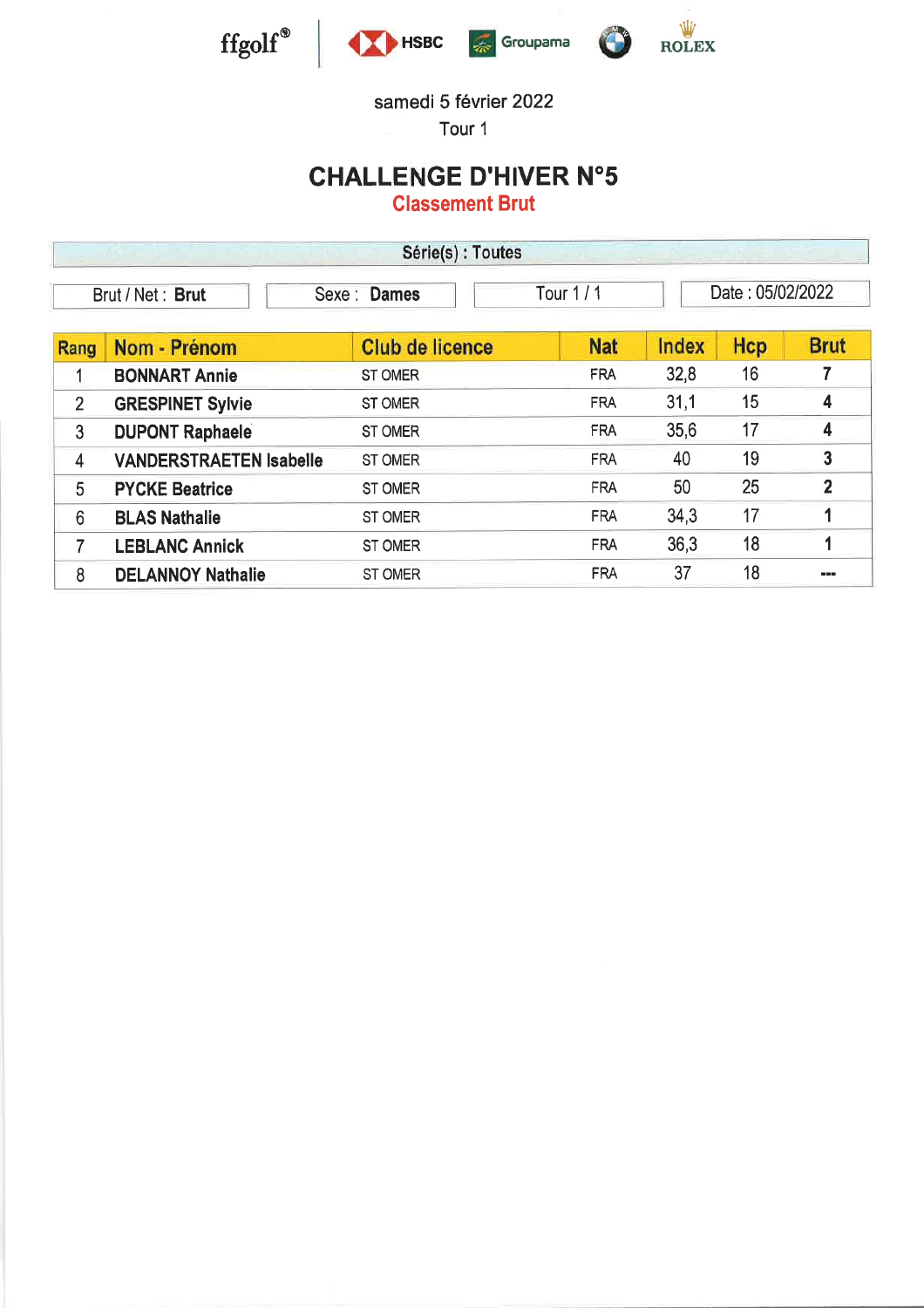





#### samedi 5 février 2022

Tour <sup>1</sup>

### CHALLENGE D'HIVER N"5

Classement Brut

| Série(s) : Toutes |                              |                        |            |                  |     |                |  |
|-------------------|------------------------------|------------------------|------------|------------------|-----|----------------|--|
|                   | Brut / Net: Brut             | Sexe: Messieurs        | Tour 1/1   | Date: 05/02/2022 |     |                |  |
| Rang              | Nom - Prénom                 | <b>Club de licence</b> | <b>Nat</b> | <b>Index</b>     | Hcp | <b>Brut</b>    |  |
|                   | <b>VANDERSTRAETEN Franck</b> | <b>ST OMER</b>         | <b>FRA</b> | 29,9             | 15  | 9              |  |
| 2                 | <b>PIGNIEZ Patrice</b>       | ST OMER                | <b>FRA</b> | 17,9             | 9   | 6              |  |
| 3                 | <b>DELATTRE Christophe</b>   | ST OMER                | <b>FRA</b> | 37               | 19  | 5              |  |
| 4                 | <b>DEROO Jean</b>            | ST OMER                | <b>FRA</b> | 33,0             | 16  | 4              |  |
| 5                 | <b>DUPONT Laurent</b>        | ST OMER                | <b>FRA</b> | 24,7             | 12  | 3              |  |
| 6                 | <b>BONNART Jean Marie</b>    | <b>ST OMER</b>         | <b>FRA</b> | 28,1             | 14  | 3              |  |
| 7                 | <b>BLAS Eric</b>             | ST OMER                | <b>FRA</b> | 26,9             | 13  | 3              |  |
| 8                 | <b>GERARDI Guy-Philippe</b>  | ST OMER                | <b>FRA</b> | 30,4             | 15  | $\overline{2}$ |  |
| 9                 | <b>GRESPINET Franck</b>      | <b>ST OMER</b>         | <b>FRA</b> | 22,7             | 11  | 1              |  |
| 10                | <b>VINCETTE Dominique</b>    | <b>ST OMER</b>         | <b>FRA</b> | 34,7             | 17  | 100100         |  |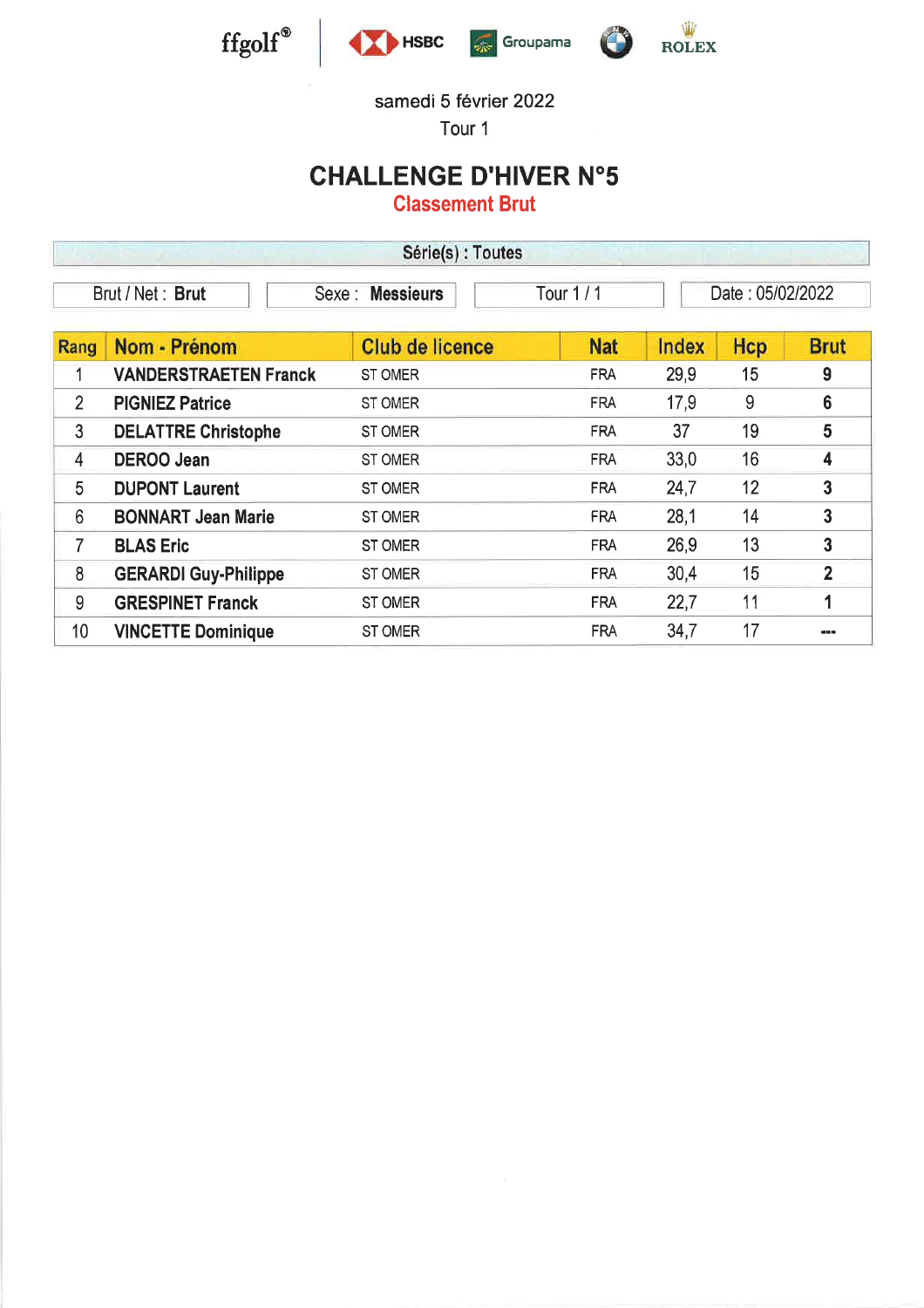

samedi 5 février 2022

Tour 1

# **CHALLENGE D'HIVER N°5**

**Classement Net** 

| Série(s) : Toutes |                                |                        |            |              |                  |                |  |  |
|-------------------|--------------------------------|------------------------|------------|--------------|------------------|----------------|--|--|
|                   | Brut / Net: Net                | Sexe : Dames           | Tour 1/1   |              | Date: 05/02/2022 |                |  |  |
| Rang              | Nom - Prénom                   | <b>Club de licence</b> | <b>Nat</b> | <b>Index</b> | Hcp              | <b>Net</b>     |  |  |
|                   | <b>BONNART Annie</b>           | <b>ST OMER</b>         | <b>FRA</b> | 32,8         | 16               | 20             |  |  |
| $\overline{2}$    | <b>PYCKE Beatrice</b>          | ST OMER                | <b>FRA</b> | 50           | 25               | 18             |  |  |
| 3                 | <b>GRESPINET Sylvie</b>        | ST OMER                | <b>FRA</b> | 31,1         | 15               | 17             |  |  |
| $\overline{4}$    | <b>VANDERSTRAETEN Isabelle</b> | ST OMER                | <b>FRA</b> | 40           | 19               | 15             |  |  |
| 5                 | <b>DUPONT Raphaele</b>         | ST OMER                | <b>FRA</b> | 35,6         | 17               | 13             |  |  |
| $6\phantom{1}6$   | <b>BLAS Nathalie</b>           | ST OMER                | <b>FRA</b> | 34,3         | 17               | 10             |  |  |
| 7                 | <b>LEBLANC Annick</b>          | <b>ST OMER</b>         | <b>FRA</b> | 36,3         | 18               | 10             |  |  |
| 8                 | <b>DELANNOY Nathalie</b>       | <b>ST OMER</b>         | <b>FRA</b> | 37           | 18               | <b>COMMENT</b> |  |  |